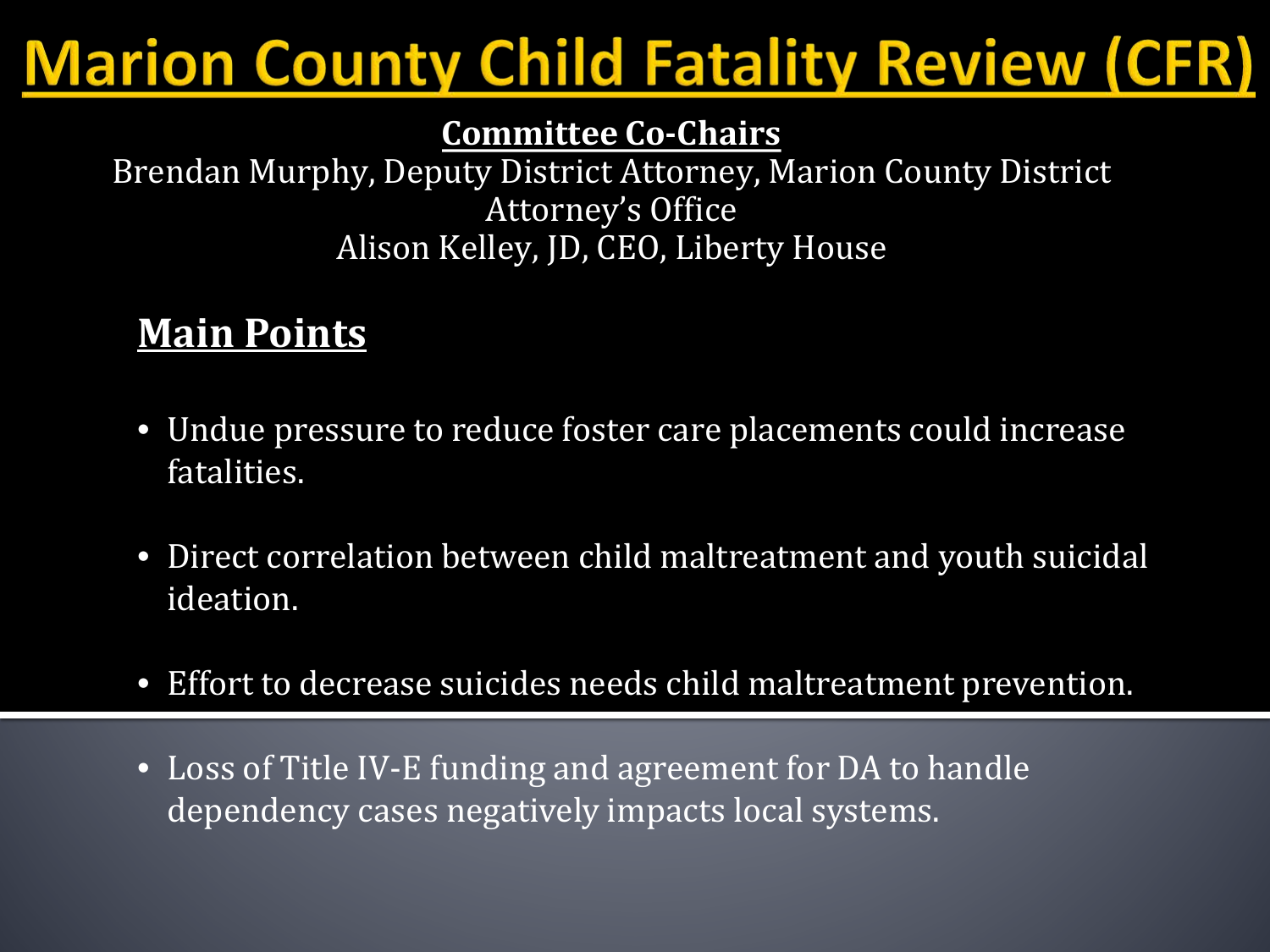## **Forty-Five Child Fatalities**  $(2014 - 2018)$

| Judgement<br>of CFR<br><b>Committee</b> | <b>Asphyxia</b><br><b>Deaths</b> | Fire-<br><b>Related</b><br><b>Deaths</b> | Health-<br>related<br><b>Deaths</b> | Homicides | <i><b>Suicides</b></i> | Traffic-<br><b>Related</b><br><b>Deaths</b> | <b>Unknown</b> | <b>Water-Related</b><br><b>Deaths</b> | <b>Total</b><br><b>Deaths</b> |
|-----------------------------------------|----------------------------------|------------------------------------------|-------------------------------------|-----------|------------------------|---------------------------------------------|----------------|---------------------------------------|-------------------------------|
| <b>Preventable</b>                      |                                  | n                                        |                                     | 4         |                        | 10                                          |                |                                       | 35                            |
| <b>Not</b><br>Preventable               |                                  |                                          |                                     |           |                        |                                             |                |                                       | 10                            |

| Judgement of<br><b>CFR Committee</b>                                                       | <b>Asphyxia</b> | Fire-<br><b>Related</b> | Health-<br>related<br><b>Deaths</b> | Homicide                | <b>Suicide</b> | <b>Traffic-</b><br><b>Related</b> | <b>Unknown</b> | <b>Water-Related</b> | <b>Total</b><br><b>Deaths</b> |
|--------------------------------------------------------------------------------------------|-----------------|-------------------------|-------------------------------------|-------------------------|----------------|-----------------------------------|----------------|----------------------|-------------------------------|
| <b>Other</b><br>Individual's<br><b>Actions/Failures</b><br>to Act Associated<br>with Death | 3               | $\overline{2}$          | $\bf{0}$                            | $\overline{\mathbf{4}}$ | $\bf{0}$       | $\mathbf{1}$                      |                |                      | 12                            |
| <b>Actions/Failures</b><br>to Act NOT<br><b>Associated with</b><br><b>Death</b>            | 3               |                         | $7\phantom{.0}$                     | $\mathbf{0}$            | 6              | 9                                 | 4              | 3                    | 33                            |